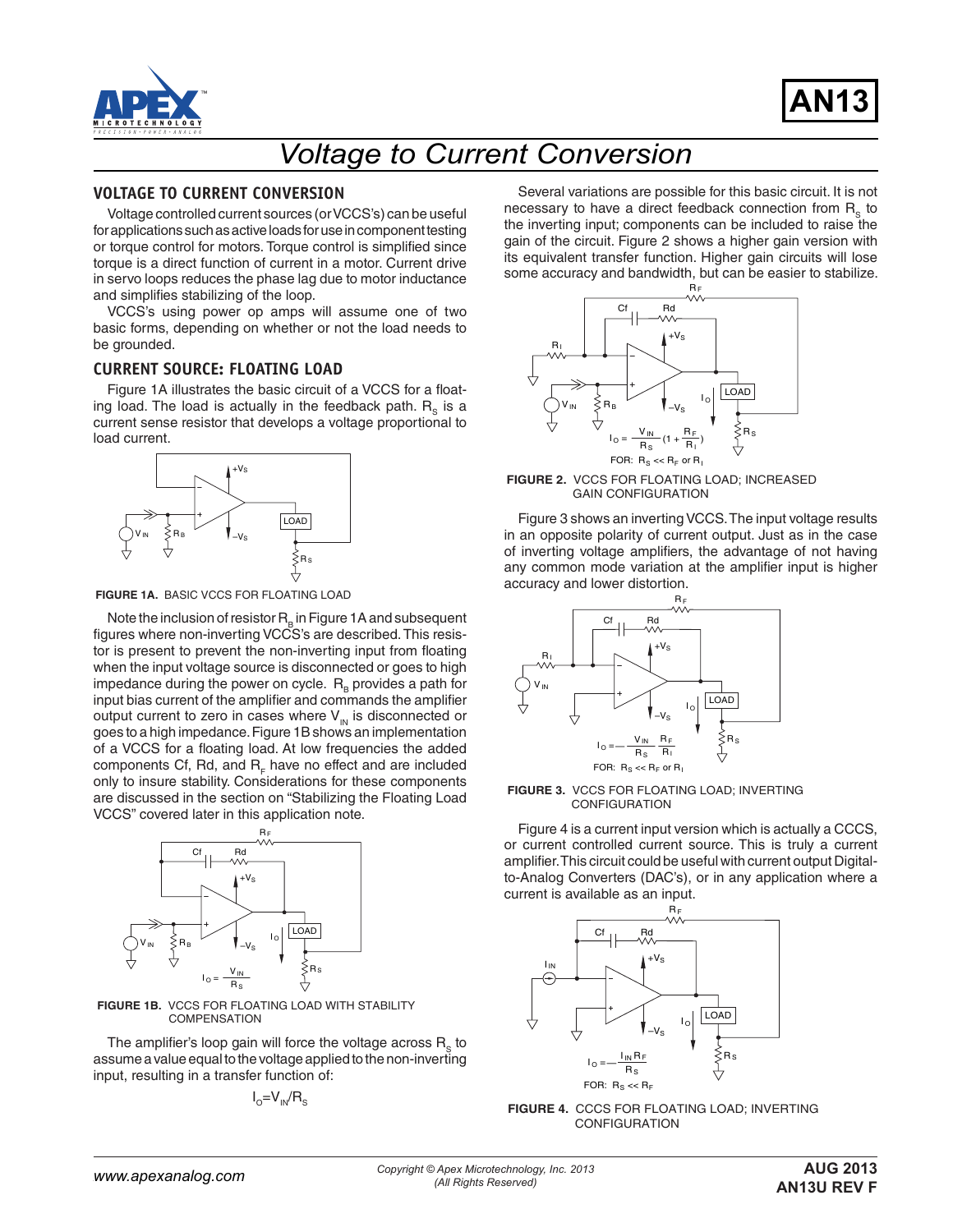# **STABILIZING THE FLOATING LOAD VCCS**

Because the load is in the feedback loop on all of these circuits, it will have a significant effect on stability. If the load was always purely resistive, the analysis would be simple and many circuits would not require any additional components (such as Cf and Rd) to insure stability. In the real world however, we usually find ourselves using these circuits to drive such complex loads as magnetic coils and motors.

Stability analysis is most easily accomplished using **"Rate of Closure"** techniques where the response of the the feedback is plotted against the amplifier open loop gain. This technique uses information easily obtained on any amplifier data sheet.

Rate-of-closure refers to how the response of the feedback and amplifier Aol intersect. If the slope of the combined intersection is not over 20 dB per decade, the circuit will be stable.

For an example, consider the amplifier of Figure 1A. Assume a PA07 amplifier with a 0.5 ohm current sense resistor will be used to drive a 50 µH coil with 1 ohm of series resistance. In Figure 5 we have superimposed on the Aol graph of the PA07 the response of the load and sense resistor.



**FIGURE 5.** PLOTTING FEEDBACK RESPONSES

The intersection of the responses exhibits a combined slope of 40 dB per decade, leading to ringing or outright oscillation. Let's refer to that point as the "critical intersection frequency." Compensation for this circuit is best accomplished with an alternate feedback path; the response of which will dominate at the critical intersection frequency.

A good criteria for the response of the alternate feedback would be:

- 1. A response which dominates by at least an order of magnitude (20 dB) at the critical intersection frequency.
- 2. The alternate feedback response should have a corner occurring at a frequency an order of magnitude less than the critical intersection frequency.

To provide this response, the alternate feedback components have been selected to provide the compensating response illustrated in Figure 6.  $A_B$  in Figure 6 is the dominant feedback path the amplifier will see in its closed loop configuration.  $R_E$ merely acts as a ground leg return impedance for the alternate feedback loop, and should be a low value between 100 and 1000 ohms. Rd is then selected to provide the desired high frequency gain, and Cf is selected for the alternate feedback



**FIGURE 6.** COMPENSATING THE AMPLIFIER

corner.

Note that these are similar to techniques used to stabilize magnetic deflection amplifiers described in Apex Microtechnology AN05, **"Precision Magnetic Deflection."**

#### **CURRENT OUTPUT FOR GROUNDED LOAD**

The VCCS for a grounded load is sometimes referred to as the **"Improved Howland Current Pump."** It is actually a differential amplifier which senses both input signal and feedback differentially.

Figure 7 shows a general example for this VCCS with its associated transfer function.



**FIGURE 7.** VCCS FOR A GROUNDED LOAD

First among the special considerations for this circuit is that the two input resistors  $(R<sub>i</sub>)$ , and the two feedback resistors  $(R<sub>r</sub>)$ , must be closely matched. Even slight mismatching will cause large errors in the transfer function and degrade the output impedance causing the circuit to become less of a true current source.

As an example of the matching requirement, consider the actual example using PA07 in Figure 8. Matching the resistors as closely as tolerances permitted produced an output impedance of 43 K ohms. A 1% mismatch reduced output impedance to 200 ohms and introduced nearly 20% error into the transfer function.

This suggests that matching to better than 0.1% is required which is probably best accomplished with prepackaged resis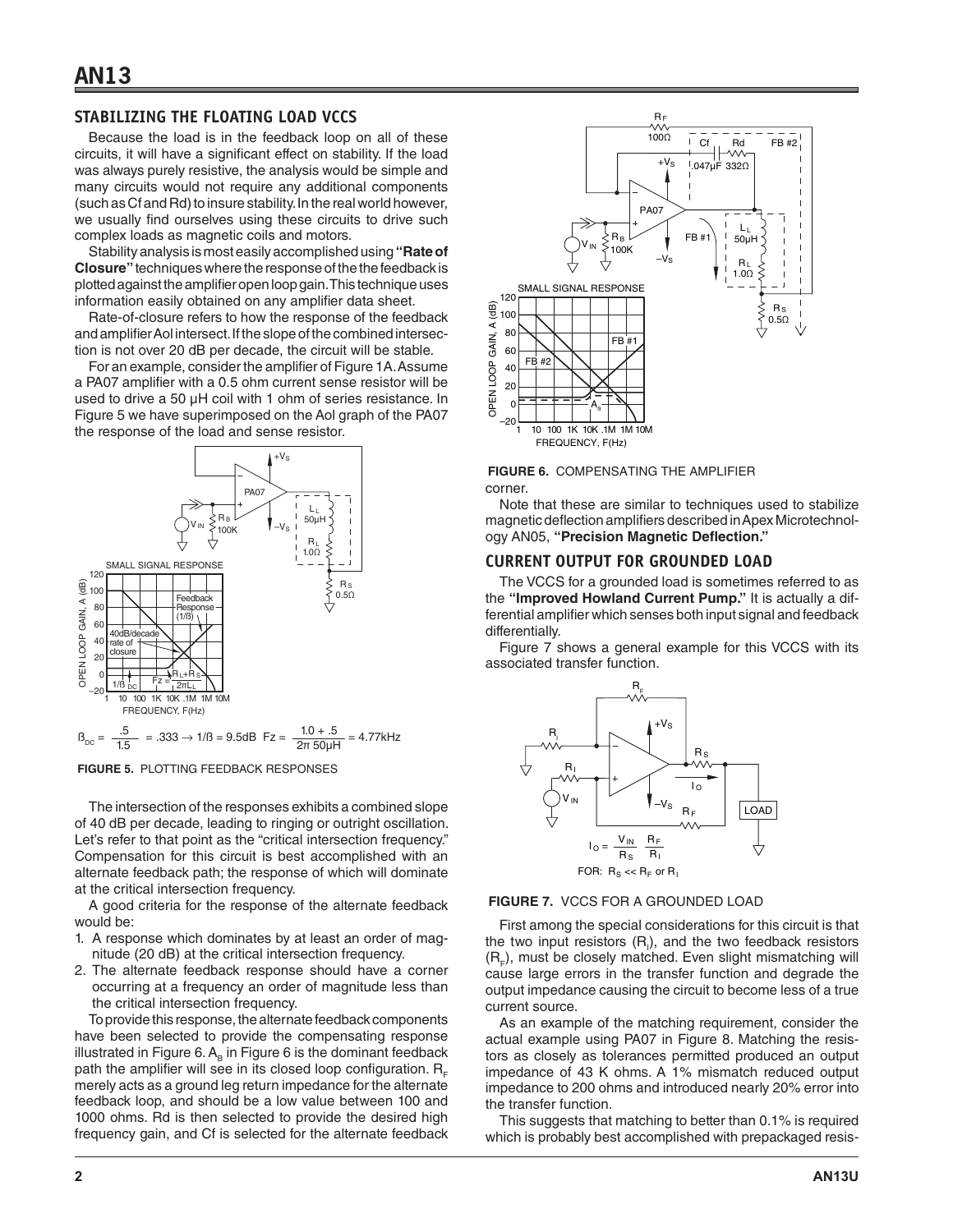tor networks with excellent ratio match. The circuit of Figure 8 actually required a slight amount of mismatch in the two (R<sub>F</sub>) resistors to compensate for mismatches elsewhere, suggesting that the inclusion of a trimpot may be necessary to obtain maximum performance.



**FIGURE 8.** ACTUAL PA07 VCCS

# **STABILITY WITH THE GROUNDED LOAD CIRCUIT**

The grounded load circuit is remarkably forgiving from a stability standpoint. Generally, no additional measures need to be taken to insure stability.

Any stability problems that do arise are likely to be a result of the output impedance of the circuit appearing capacitive. The equivalent capacitance can be expressed as follows:

$$
Ceq = \frac{R_i + R_F}{2\pi f \circ R_i R_S}
$$

#### Where: fo = THE GAIN-BANDWIDTH PRODUCT OF THE AMPLIFIER

This capacitance can resonate with inductive loads, resulting most often in ringing problems with rapid transitions. The only effective compensation is a simple **"Q-snubber"** technique: determine the resonant frequency of the inductive load and output capacitance of the circuit. Then, select a resistor value one-tenth the reactance of the inductor at the resonant frequency. Add a series capacitor with a reactance at the resonant frequency equal to one-tenth of the resistor value. An alternate method would be to put a small inductor and damping resistor in series with  $R_{s}$ .

Also keep in mind that the equation favors larger values of  $\mathsf{R}_{_\mathrm{I}}$  and  $\mathsf{R}_{_\mathrm{S}}$ , and the use of op amps with better gain-bandwidth to reduce effective capacitance. In circuits where good high frequency performance is required, this will necessitate increasing either or both  $\mathsf{R}_{_\mathrm{I}}$  and  $\mathsf{R}_{_\mathrm{S}}$  with the upper limits being established where stray capacitance and amplifier input capacitance become significant.

An infrequent second cause of instability in this circuit is due to negative resistance in the output impedance characteristic of the circuit. This problem can be solved by trimming the feedback resistors to improve matching.

# **THE CURRENT MIRROR**

The current mirror circuit is a handy device for generating a second current that is proportional to input current but opposite in direction.

The mirror in Figure 9 must be driven from a true current source in order to have flexible voltage compliance at the input. Any input current will attempt to develop a drop across R1 which will be matched by the drop across R2 causing the current through R2 to be ratioed to that in R1. For example, if R1 were 1.0 K ohm and R2 were 1 ohm, then 1 mA of input current will produce 1 Amp of output current.



**FIGURE 9.** CURRENT MIRROR

#### **RATE-OF-CLOSURE AND FEEDBACK RESPONSE**

Rate-of-closure stability analysis techniques are a method of plotting feedback response against amplifier response to determine stability.

The closed loop gain of any feedback amplifier is given by:

$$
Acl = Aol/(1 - BAol)
$$

Where: Aol IS THE OPEN-LOOP GAIN OF THE AMPLI-FIER, AND Acl IS THE RESULTANT CLOSED LOOP GAIN

ß is a term describing the attenuation from the output signal to the signal fed back to the input (see Figure 10). In other words, ß is the ratio of voltage fed back to the amplifier over the amplifier's output voltage. (Vfeedback=ßVout)

In the examples used in this application note, the plotting of ß versus amplifier response is facilitated by plotting an equivalent closed loop response (1/ß) of the amplifier circuit and superimposing this response on the amplifier open loop response. This **"equivalent closed loop response"** is also referred to as noise gain, Av (n).

In the example in Figure 5, the curve referred to as feedback response is actually representative of the closed loop noise gain response of the amplifier due to the feedback network consisting of yoke and sense resistor. In Figure 6, an additional feedback response for Cf, Rd, and  $R<sub>r</sub>$  is plotted independently of all other responses. There are several important points to be noted in the use of these graphs:

- 1. In the case of multiple feedback networks such as in Figure 6, the response with the lowest noise gain at any given frequency will be the dominant feedback path. In Figure 6 this dominant feedback path is labelled  $A_{\beta}$ .
- 2. Whenever the noise gain and open loop gain intersect with a combined slope, or rate of closure, exceeding 20 dB/decade, poor stability will result. 40 dB/decade will definitely oscillate since this represents 180 degrees of phase shift. An example of this is shown in Figure 5.



**FIGURE 10.** FEEDBACK FACTOR, ß